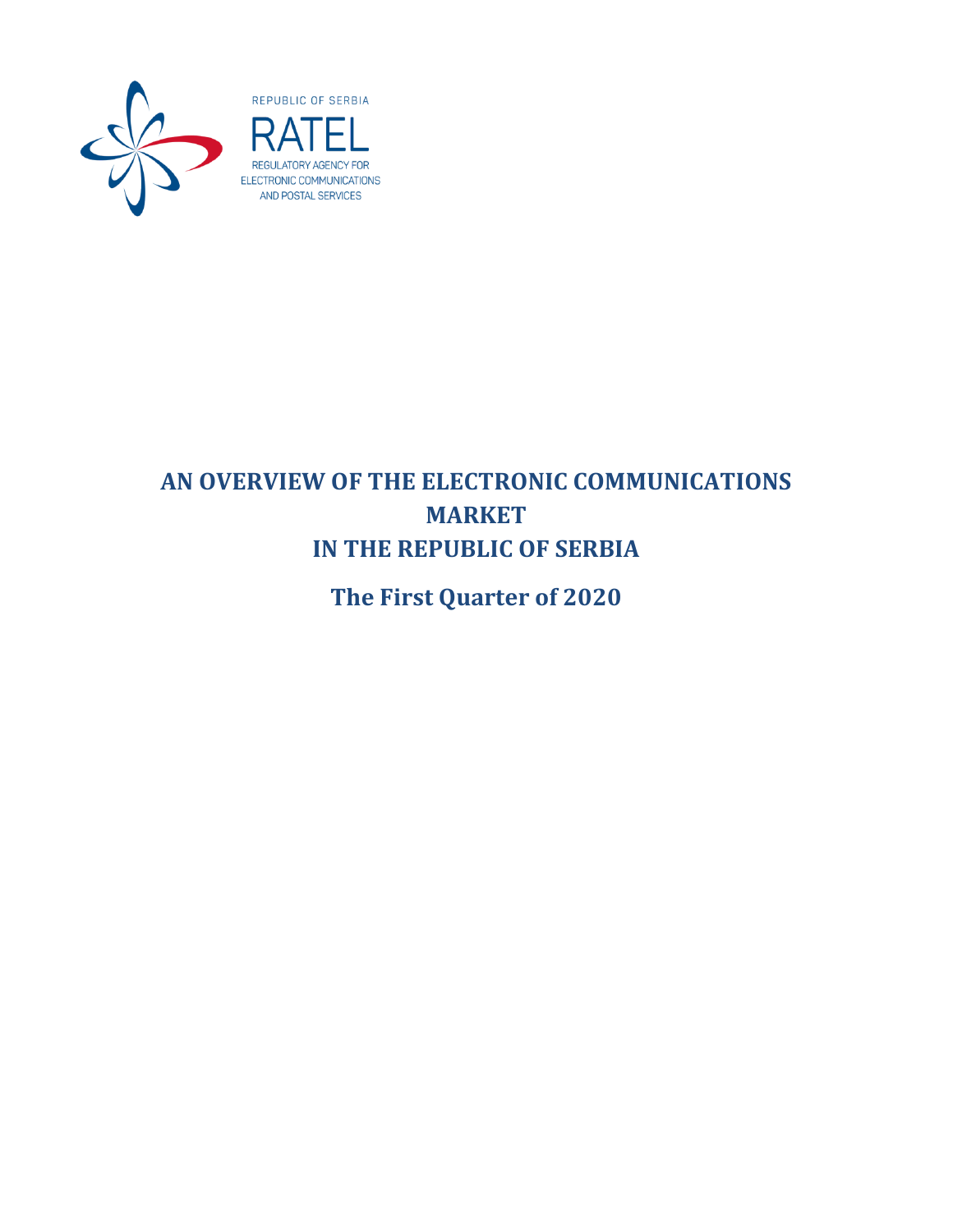The Overview presents the data for the first quarter of 2020 along with comparative data for the three previous quarters.

The presented data reflect the overall market status for each given quarter, including the actual quarterly data for the leading electronic communications operators in the Republic of Serbia, whereas the data for the rest of the market were estimated based on the data for 2019 collected in the annual questionnaires. Therefore, the total quarterly report may show discrepancies with respect to the data collected in the regular annual questionnaires. The Agency shall not be held responsible for the correctness of the data submitted by the operators in the quarterly and annual questionnaires.

Quarterly electronic communications market indicators referring to fixed telephony include the data on the operators that make up over 98% of the market, in terms of the number of subscribers. The data on the market situation include CDMA subscribers and the effectuated traffic.

Quarterly electronic communications market indicators referring to mobile telephony include the data on three mobile operators and, as of Q1 2019, the Agency also collects data on virtual mobile operators.

Quarterly electronic communications market indicators referring to Internet services include the data for the leading operators that make up approximately 90% of the market, in terms of the number of subscribers, whereas the data for the remaining 10% of the market were estimated based on the data for 2019 collected in the annual questionnaires.

Quarterly electronic communications market indicators referring to media content distribution include the data for the leading operators that make up approximately 91% of the market, in terms of the number of subscribers, whereas the data for the remaining 9% of the market were estimated based on the data for 2019 collected in the annual questionnaires.

Quarterly electronic communications market indicators referring to bundled services include the data for the leading operators that make up approximately 95% of the market, whereas the data for the remaining 5% of the market were estimated based on the data for 2019 collected in the annual questionnaires.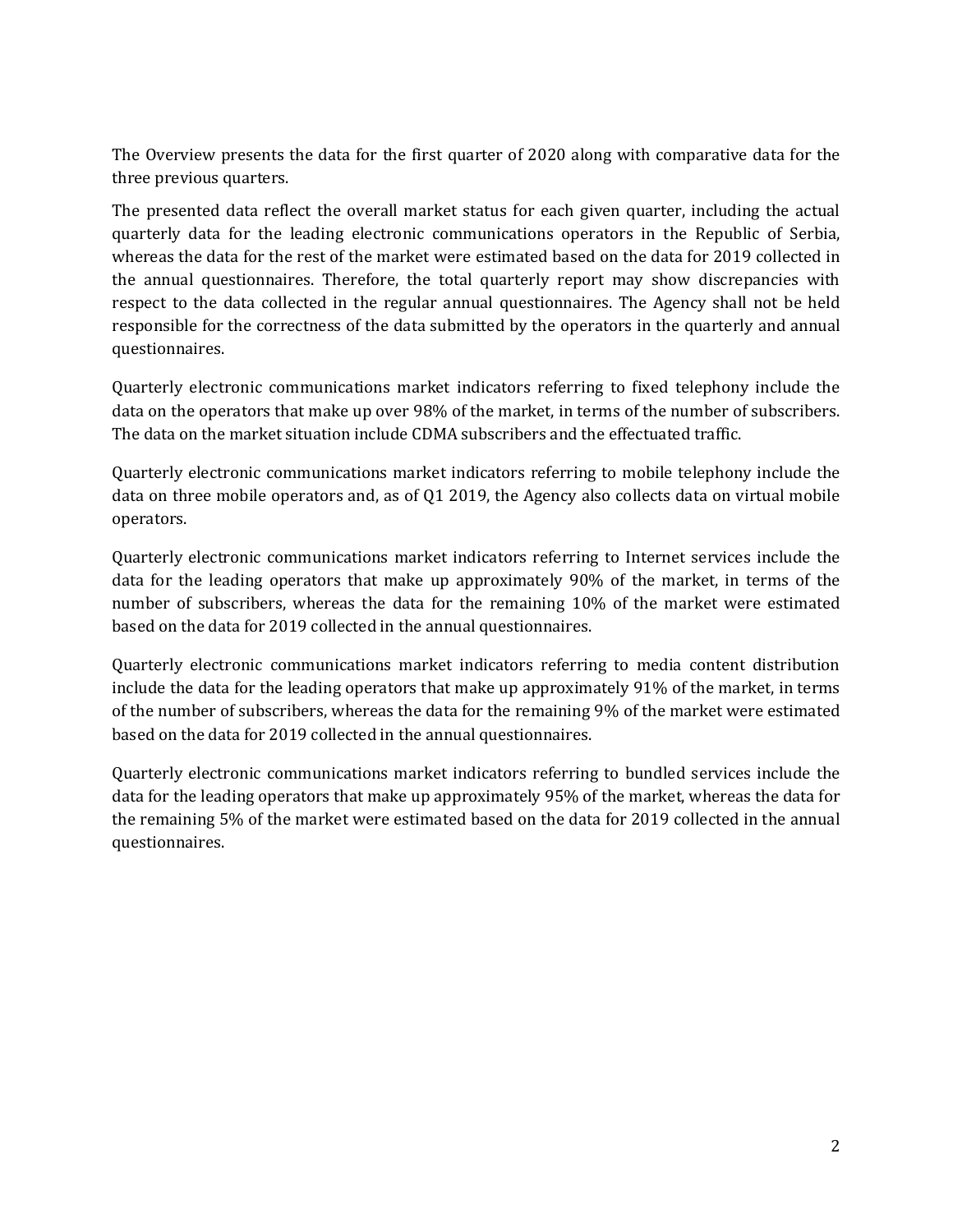#### **Public Fixed Telecommunications Networks and Services**

Both the number of fixed telephony subscribers and the generated traffic have remained unchanged in Q1 2020, compared to the previous quarter. Approximately 2.42 million fixed telephony subscribers generated approximately 820 million minutes of traffic in the last observed quarter, which means that a fixed telephony subscriber on average spent 3.7 minutes a day on calls.



*\*Q4 2019 data have been harmonized with the Annual Reports data for 2019.*



**Total fixed telephony traffic (in billion minutes)**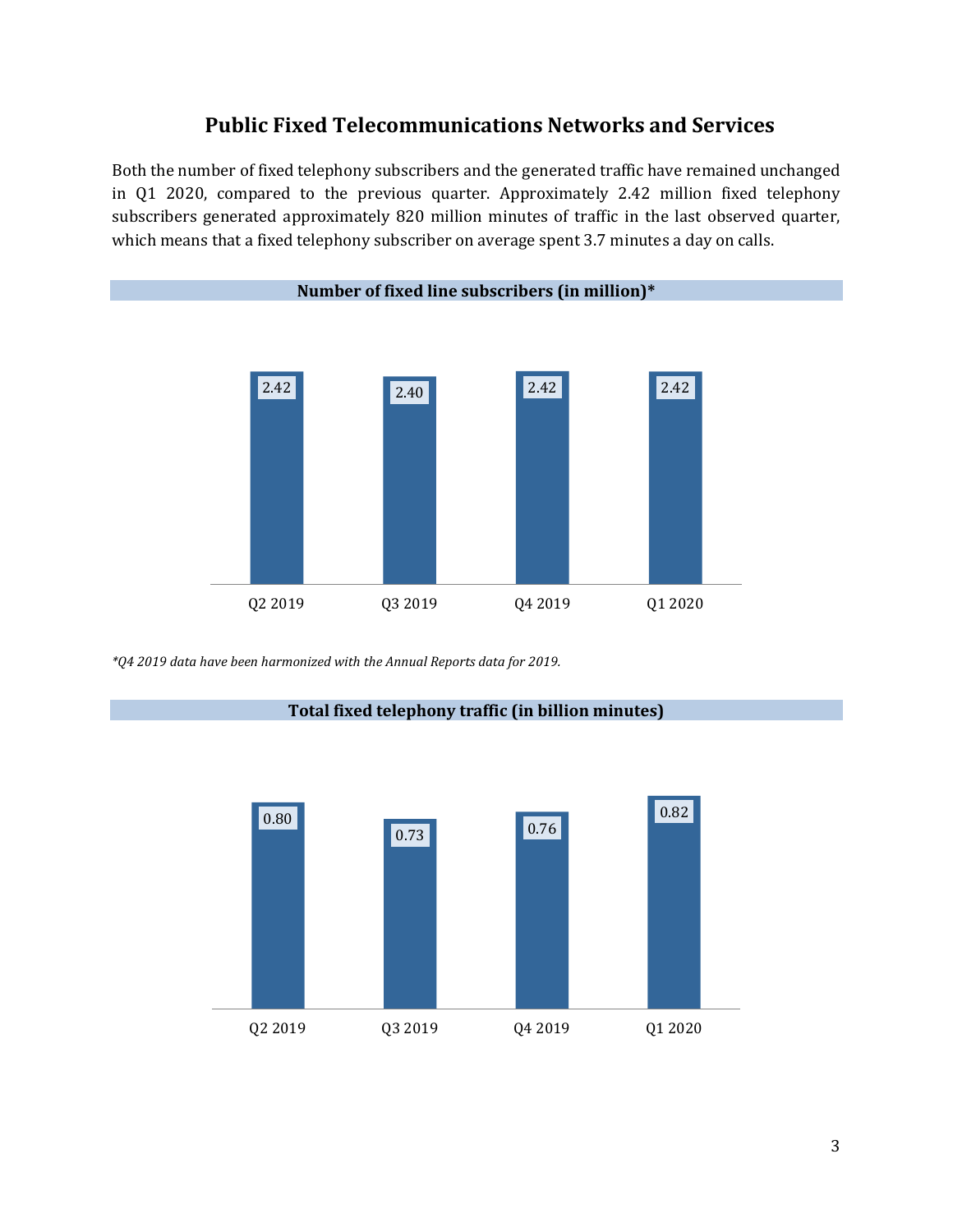The subscriber structure has not changed over the observed quarters: 88% of the fixed telephony subscribers in Q1 2020 remain to be natural persons, i.e. private users. In all observed quarters, the largest share of the fixed telephony traffic is accounted for by the national traffic, with 95% in Q1 2020.



The outgoing calls from fixed network are mostly directed towards other fixed networks, while the international traffic is dominated by incoming calls.



**Structure of national and international traffic in fixed telephony**

*\*Data regarding three previous quarters of 2019 have been corrected in accordance with the data from 2019 Annual Reports.*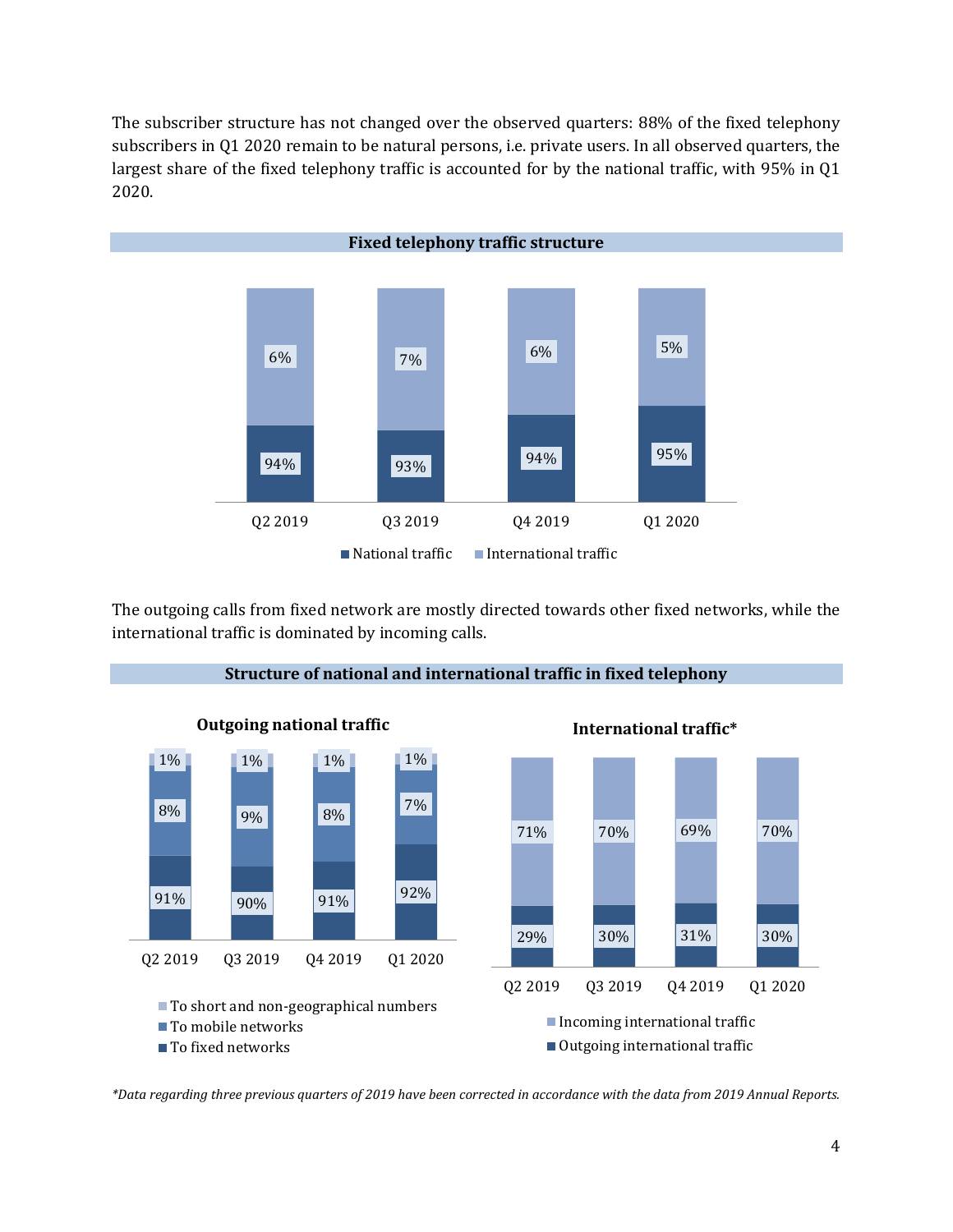Below is shown the leading operators' market share according to the number of subscribers in Q1 2020.



The number of portings in the first quarter of 2020 was approximately 10 thousand (around 3.3 thousand a month), showing a decrease compared to the previous quarter.



#### **Fixed telephony number portings per quarter**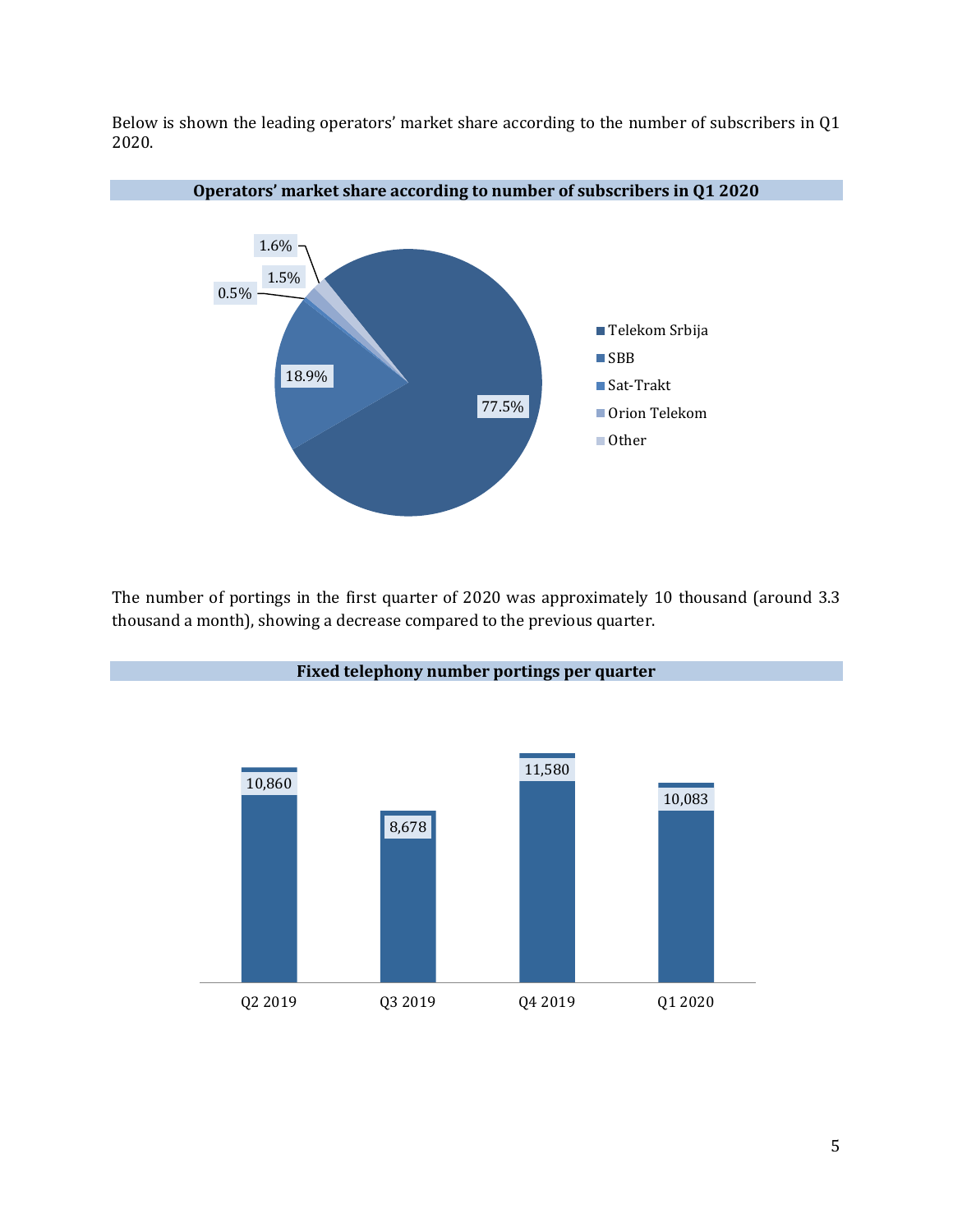#### **Public Mobile Telecommunications Networks and Services**

In Q1 2020, there were approximately 8.4 million active mobile telephony subscribers that generated approximately 4.8 billion minutes of national and international voice traffic and sent around 1.5 billion SMS messages. On average, in Q1 2020, a mobile user spent 6.3 minutes a day on calls and sent 1.9 text messages. On the mobile networks market, a slight decrease in the number of active mobile telephony subscribers has been observed in Q1 2020, by approximately 1.1 % compared to the previous quarter.



In Q1 2020, the effectuated voice traffic in mobile networks has increased, whereas the SMS traffic dropped compared to Q4 2019.

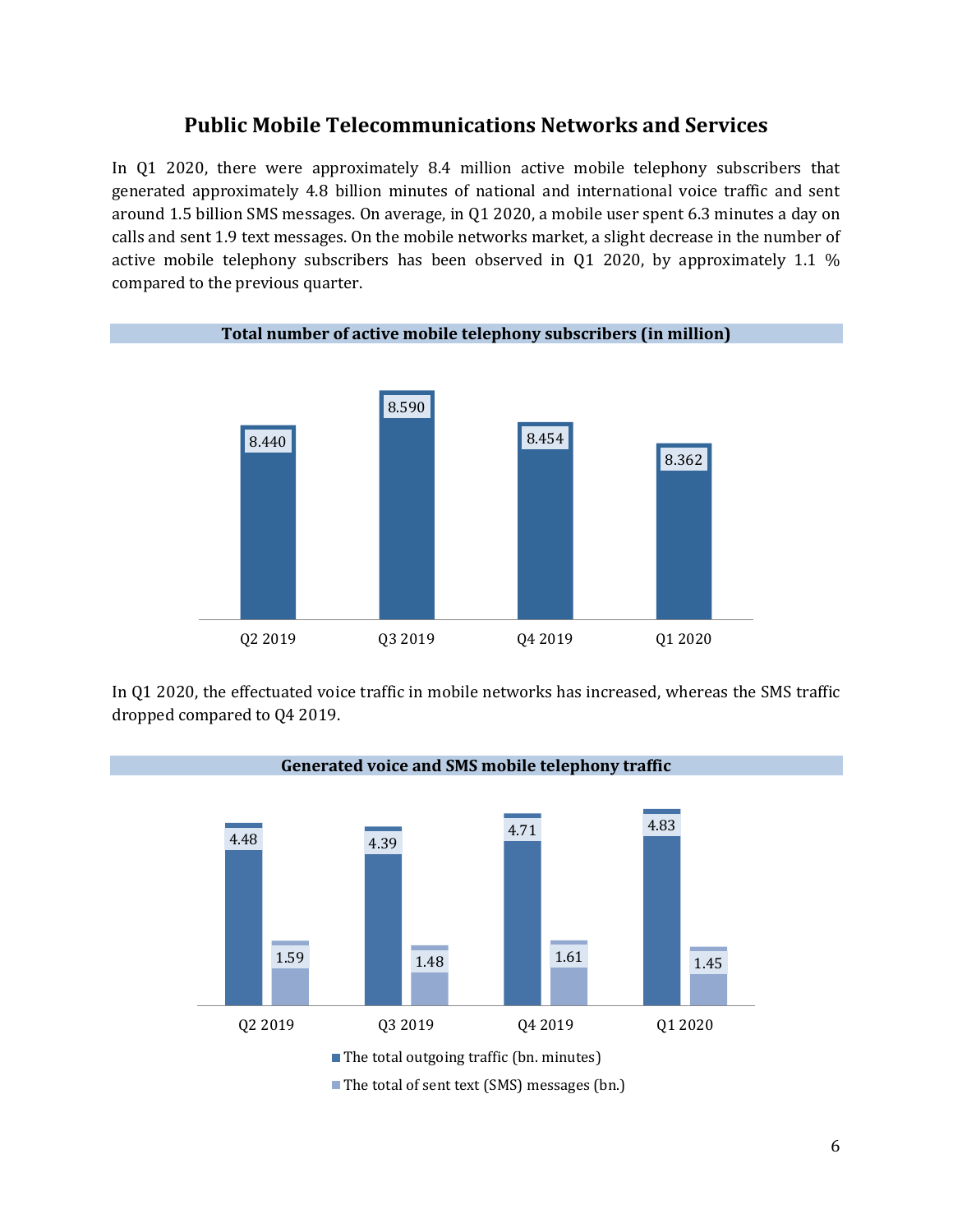

In Q1 2020, the number of postpaid subscribers has slightly increased, whereas the number of prepaid users has been somewhat lower compared to the previous qaurter.

The majority of postpaid subscribers are natural persons, accounting for around 74%, much the same as in other observed quarters.



Most of the outgoing traffic in Q1 2020 has been generated within the same mobile network (55%). As for the roaming, the subscribers of foreign networks generated more traffic than the subscribers of national networks abroad.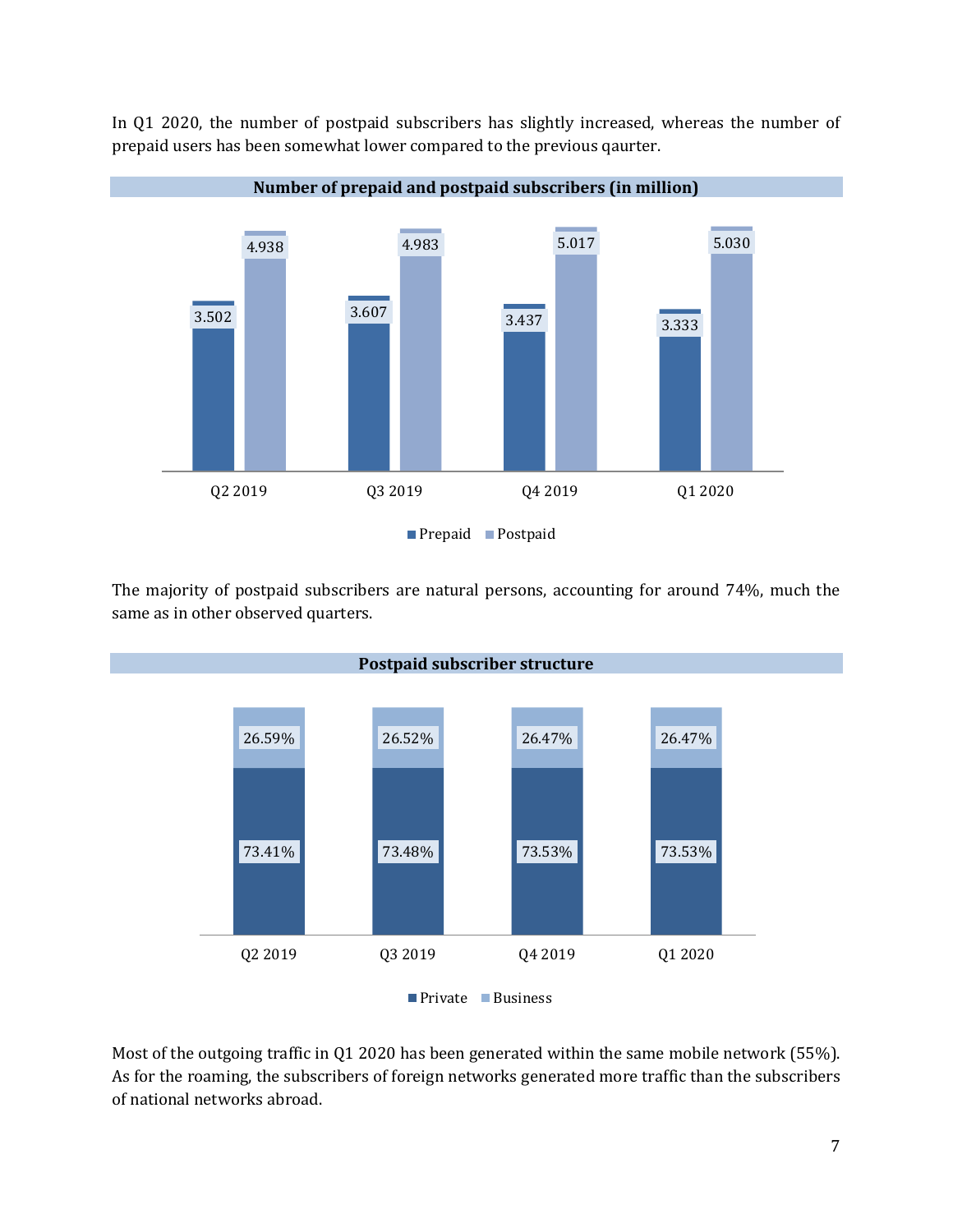

There haven't been any significant changes in market shares in terms of the number of users, compared with the previous quarter.



Data transmission over mobile network has shown growth in the analyzed period, amounting to 101.6 million GB in Q1 2020, which means that a mobile broadband subscriber used on average 183 MB daily, or almost 5.6 GB a month.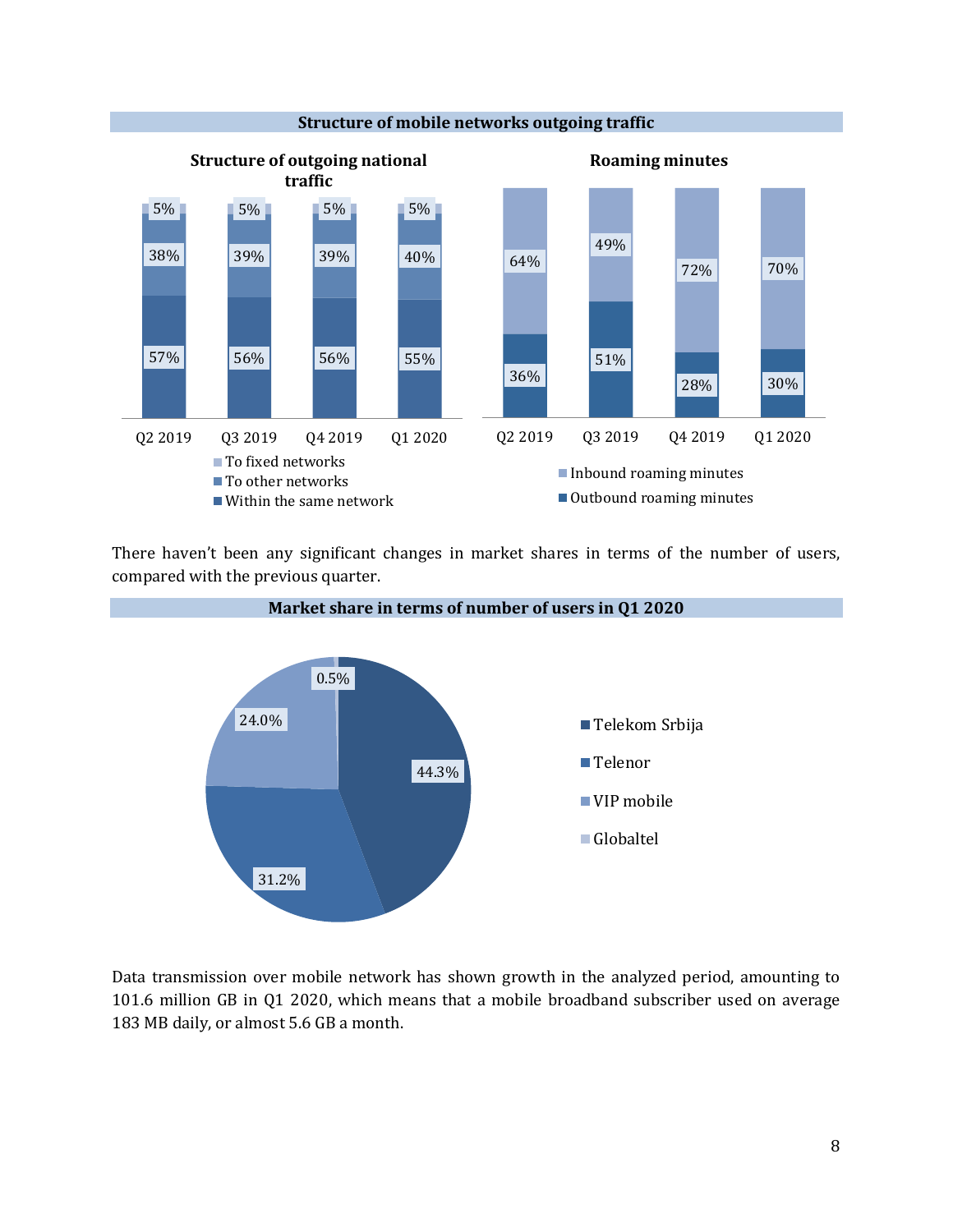**Mobile Internet traffic (in million GB)**



The number of mobile telephony number portings was approximately 22.5 thousand in the first quarter of 2020, or approximately 7.5 thousand per month, which is a decrease compared to the previous quarter.

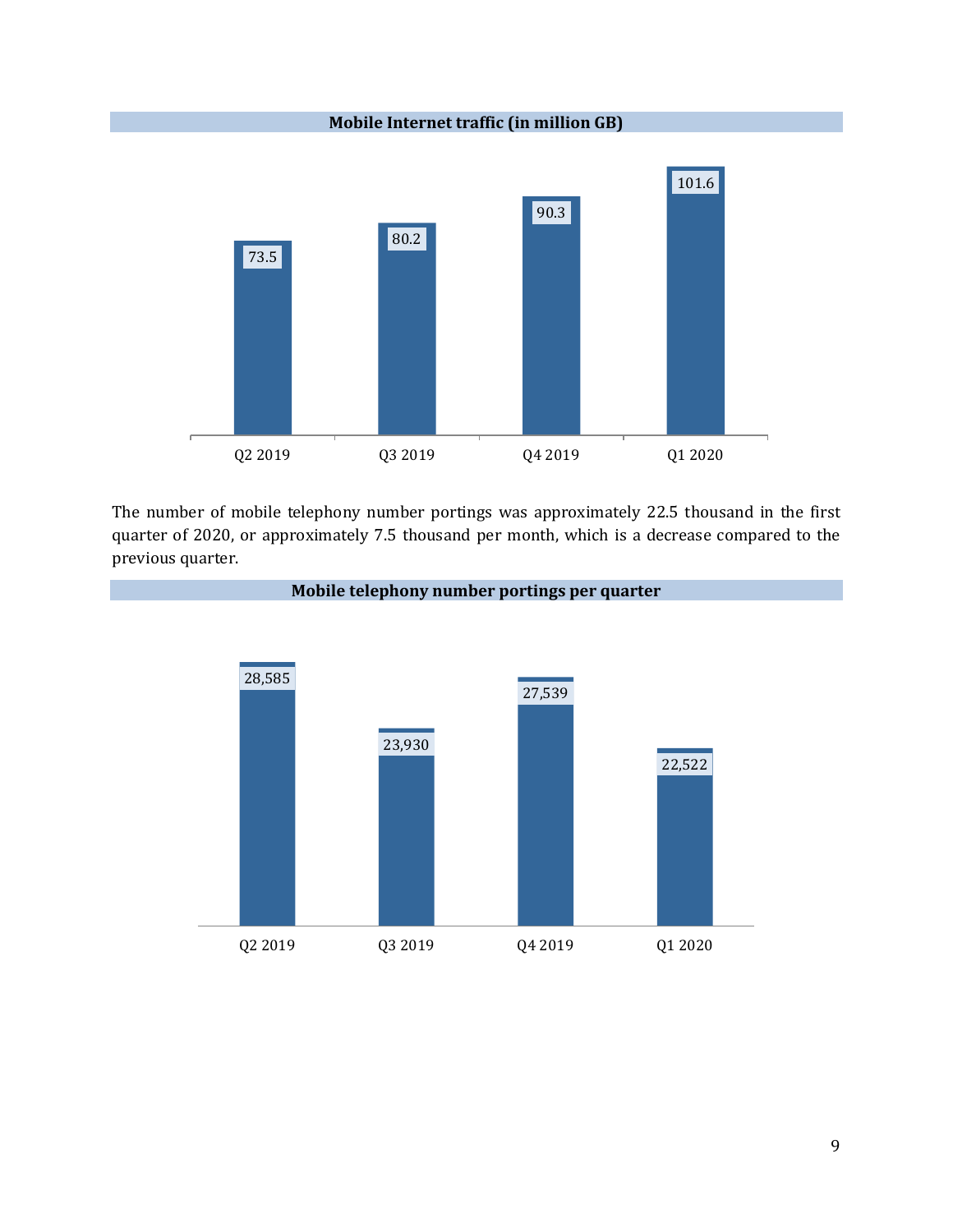#### **Broadband Internet Access**

Compared to the previous quarter, the number of fixed broadband Internet access users in Q1 2020 has slightly increased, amounting to approximately 1.64 million subscribers.



**Number of fixed broadband Internet subscribers (in million)\***

*\*Q4 2019 data have been harmonized with the Annual Reports data for 2019.*

The majority of fixed broadband Internet subscribers have xDSL or cable access. The number of xDSL subscribers has been marked by a slight drop and the share of cable access subscribers has slightly increased in the analyzed period.



*\*Q4 2019 data have been harmonized with the Annual Reports data for 2019.*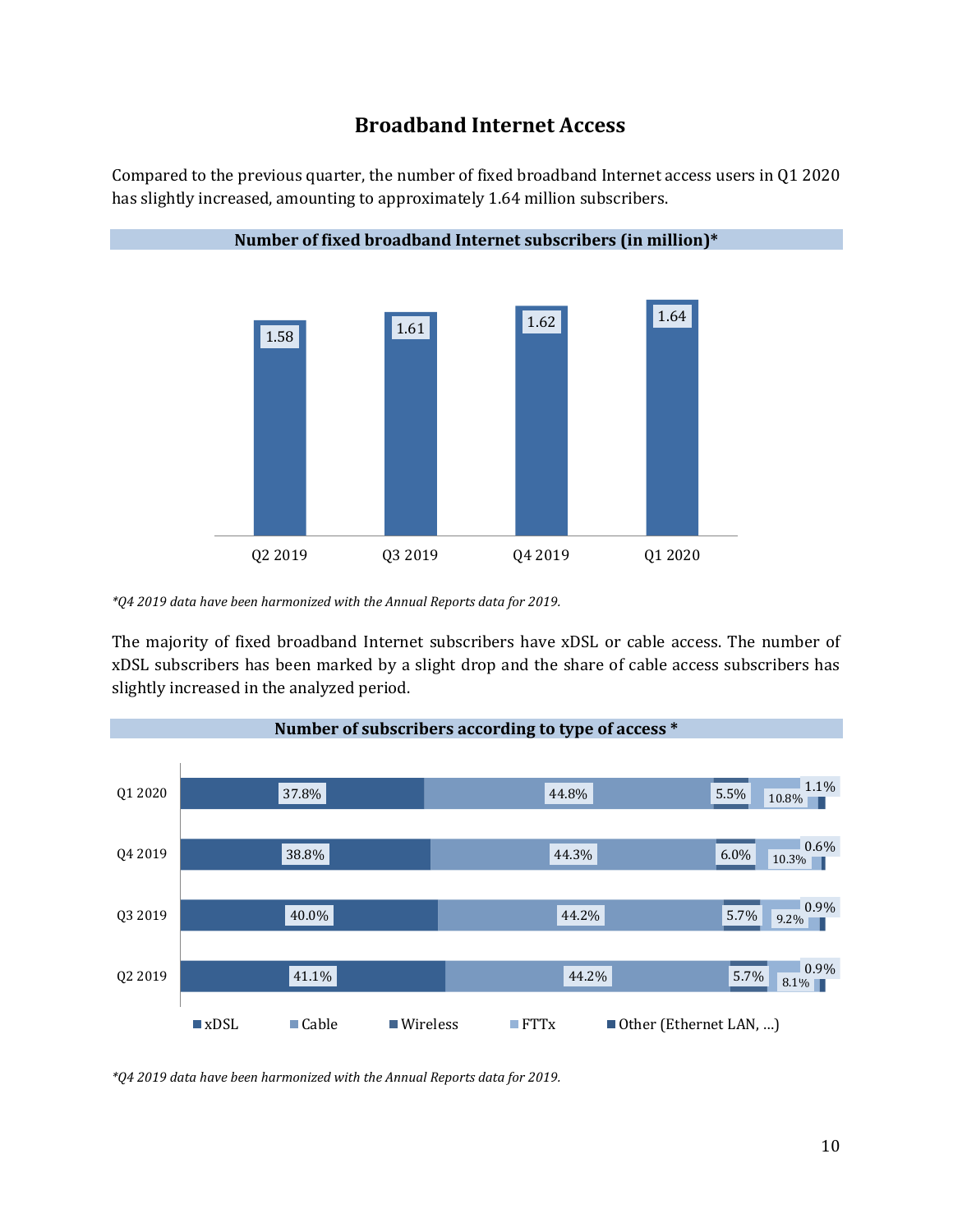In Q1 2020, the majority of subscribers used Internet access rate over 50 Mbit/s (around 47%) and between 10 Mbit/s to less than 30 Mbit/s (around 42%).



**Number of fixed broadband Internet subscribers according to access rate**

*\*Q4 2019 data have been harmonized with the Annual Reports data for 2019.*

In Q1 2020, there haven't been any significant changes in the leading operators' market shares, in terms of number of subscribers, compared with the previously observed quarters.

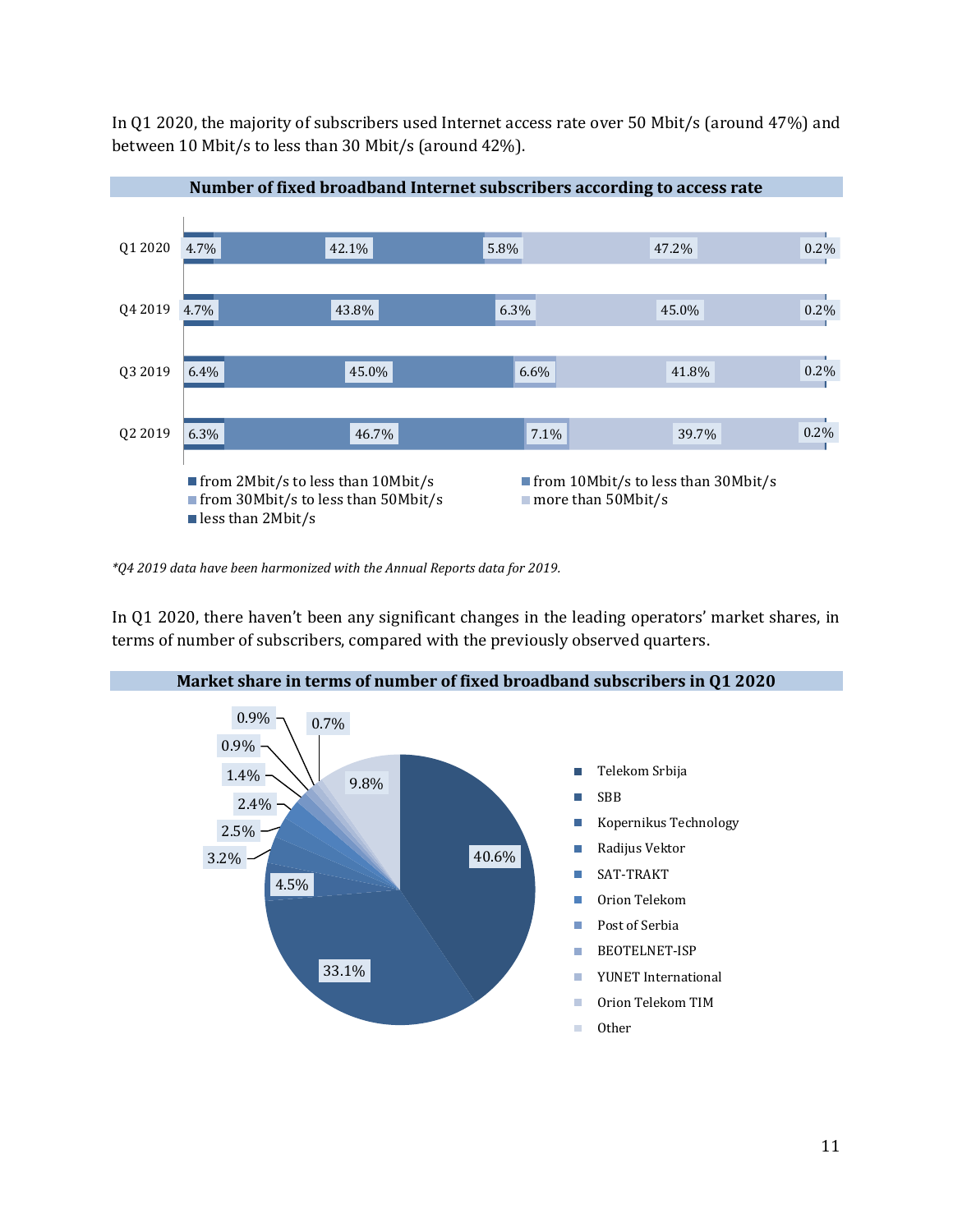The number of active mobile broadband subscribers in Q1 2020 has not significantly changed compared to the previous quarter, amounting to 6.24 million. The number of M2M subscriptions is on the rise in the first quarter as well, reaching approximately 306 thousand.



*\*Active mobile broadband subscribers include subscribers of data transmission services contracted together with voice services, or as an additional package to the voice tariff plan, whereas subscribers of other data transmission services represent mobile broadband transfer users with single service agreement, separate from voice service (data card subscriptions, USB modem/dongle subscriptions, tablet subscriptions and similar).* 

## **Media Content Distribution**

Compared to the previous period, the number of media content distribution service subscribers has remained unchanged, amounting to approximately 2 million in Q1 2020.



*\*Q4 2019 data have been harmonized with the Annual Reports data for 2019.*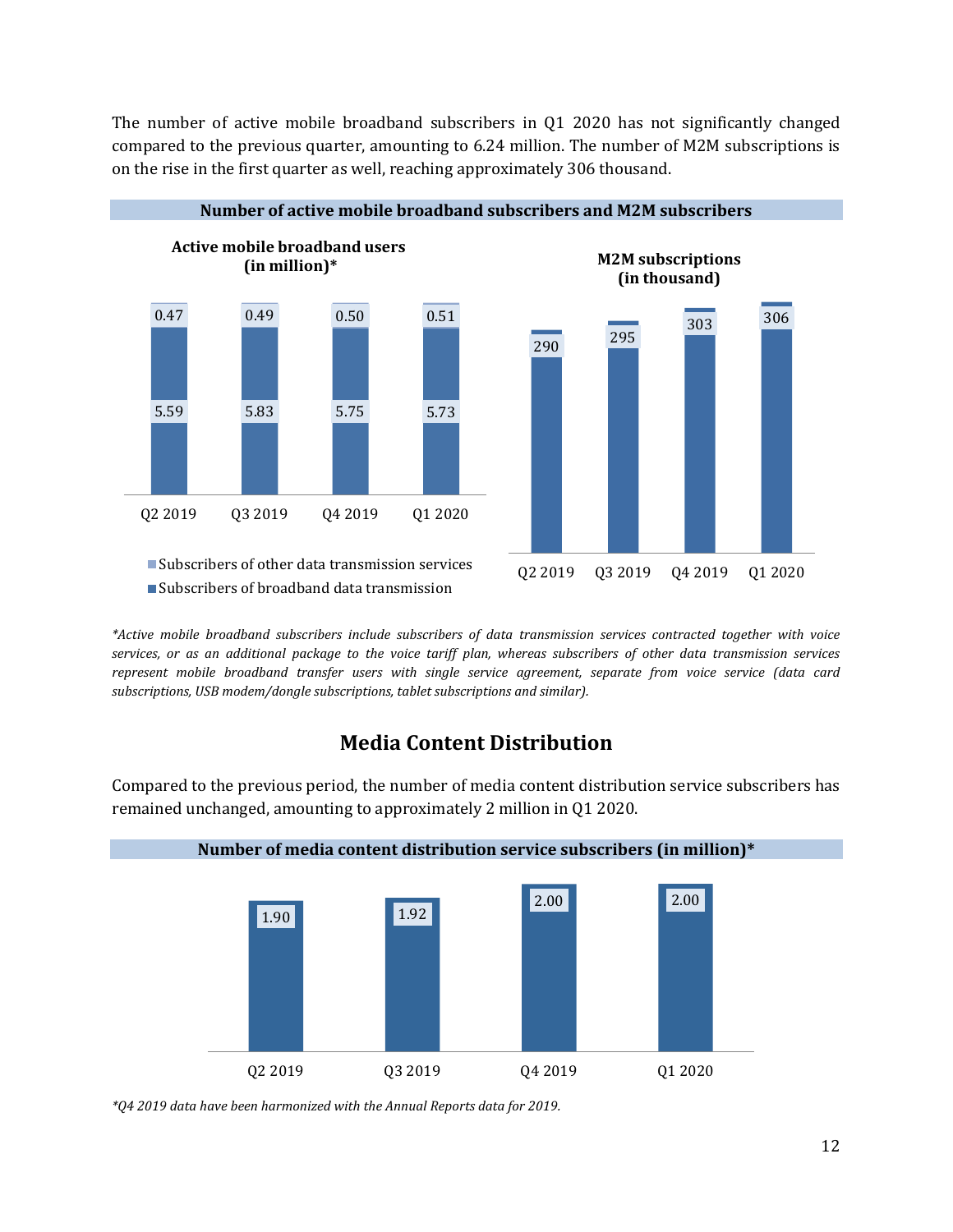In Q1 2020, the majority of subscribers used CATV distribution, either analogue or digital (around 59%). The number of IPTV subscribers is slightly rising, whereas the share of DTH subscriptions has slightly dropped, while wireless network and Internet media content distribution were the least used.



*\*Q4 2019 data have been harmonized with the Annual Reports data for 2019.*

The number of met requests for additional services, such as video on demand (VoD), content recording, TV on mobile devices, playback etc, has increased in Q1 2020 compared to Q4 2019, amounting to approximately 398 million requests, or some 86 requests a month per user. The number of met VoD requests in Q1 2020 was around 15.2 million.



*\*Data regarding three previous quarters of 2019 have been corrected in accordance with the data from 2019 Annual Reports.*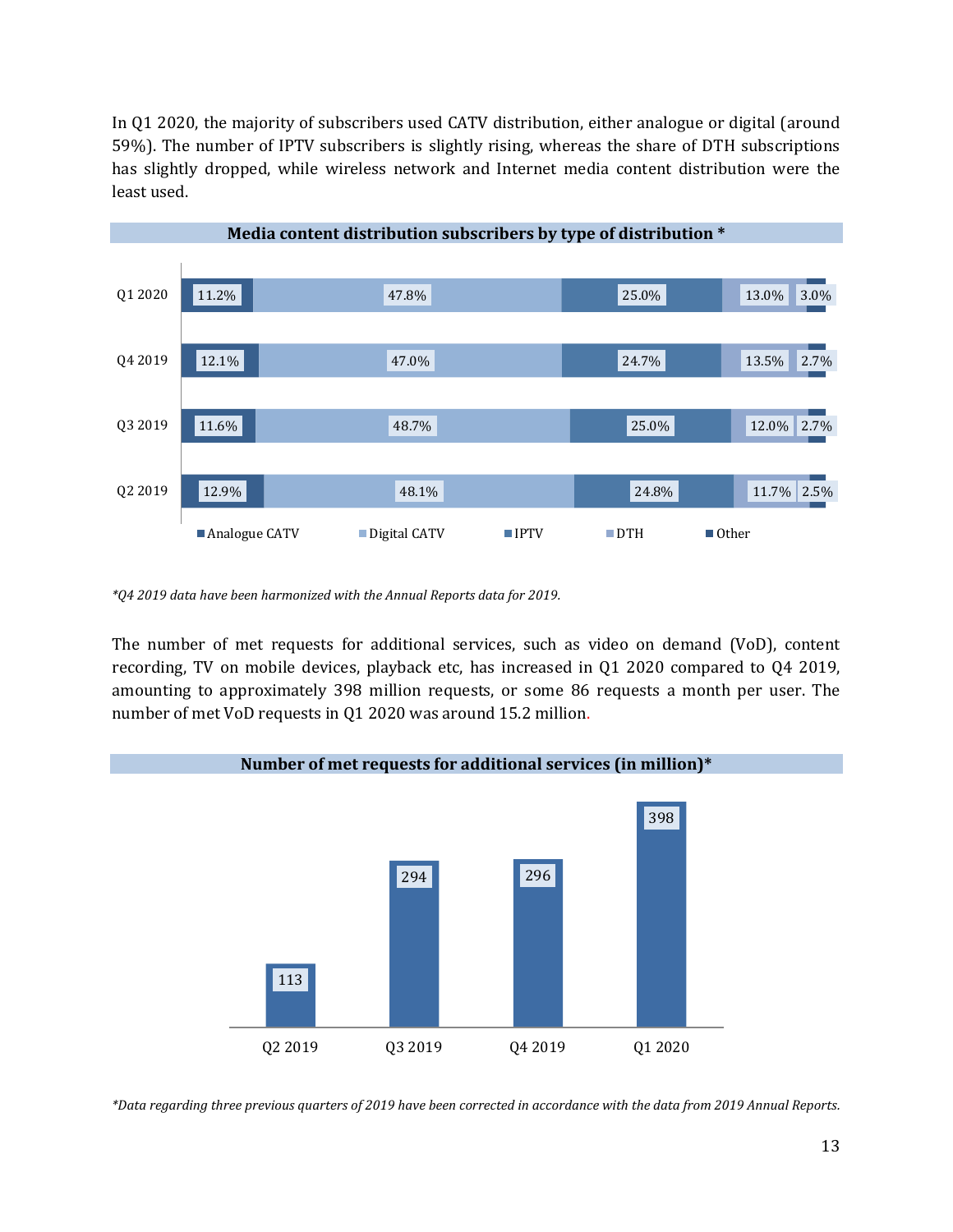In Q1 2020, around 32% of media content distribution subscribers with the possibility to have additional channels, subscribed to such programmes.



As for the leading operators' market shares, in terms of the number of subscribers, there haven't been any significant changes in Q1 2020 compared to the previous quarter.

## **Bundled Services**

The number of bundled service subscribers in Q1 2020 has increased compared to the previous quarter, amounting to approximately 1.45 million. Packages offering two services (double-play) were most used, whereas least used were packages with four services (quad-play).



*\*Q4 2019 data have been harmonized with the Annual Reports data for 2019.*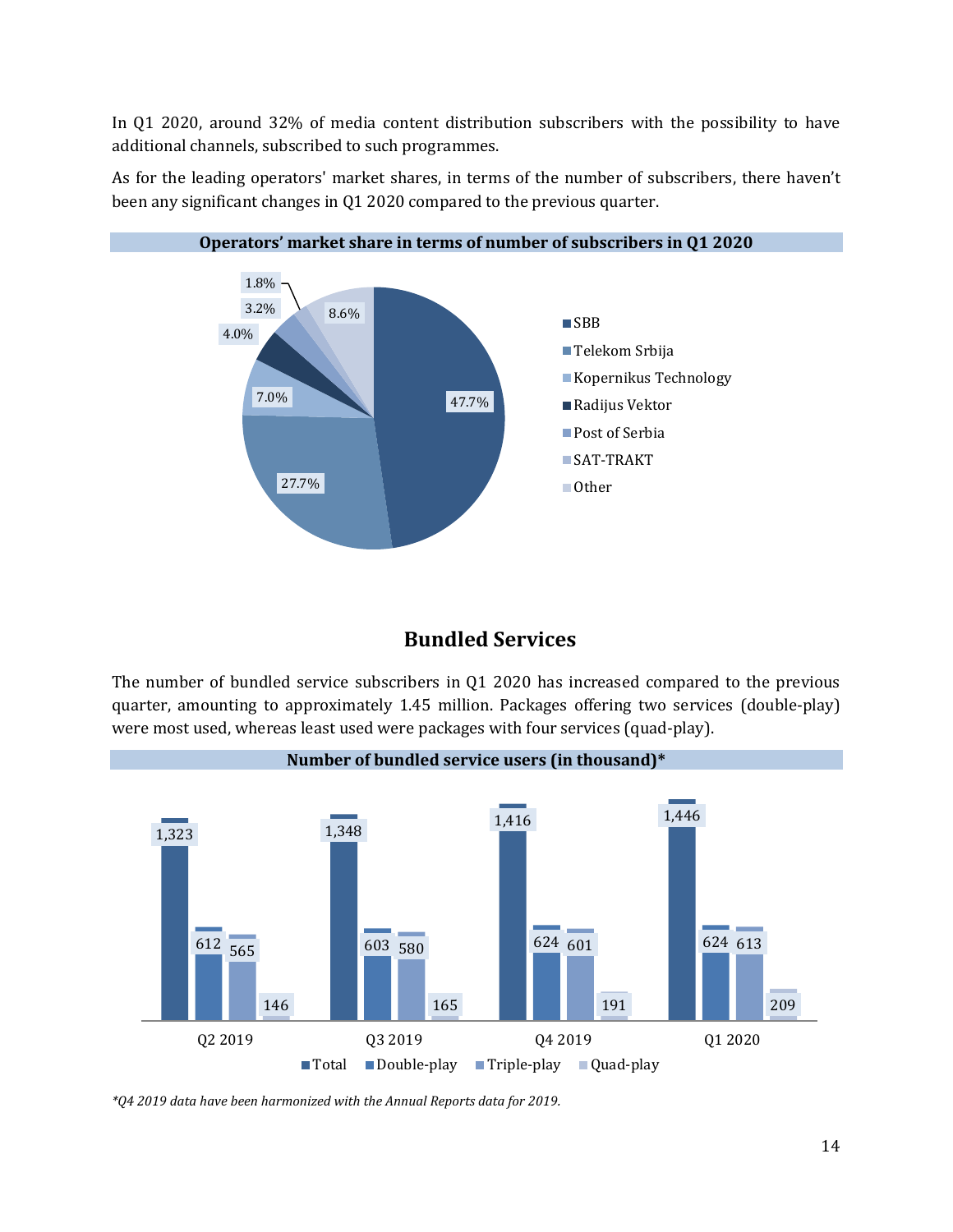Of all bundled services offered by operators in Q1 2020, the most popular was the package with broadband Internet access, fixed telephony and TV, followed by a double-play offering broadband Internet access and TV, as well as the only available quad-play package including broadband Internet access, fixed telephony, TV and mobile telephony. These packages also have had the highest subscriber growth rate in Q1 2020. A triple-play offering fixed and mobile telephony and TV, as well as a recently introduced package including mobile telephony and TV have had the lowest number of subscribers. The shares of different bundled services in terms of number of subscribers are given below.



Fluctuations in different packages' number of subscribers can be seen below.



*\*Q4 2019 data have been harmonized with the Annual Reports data for 2019.*